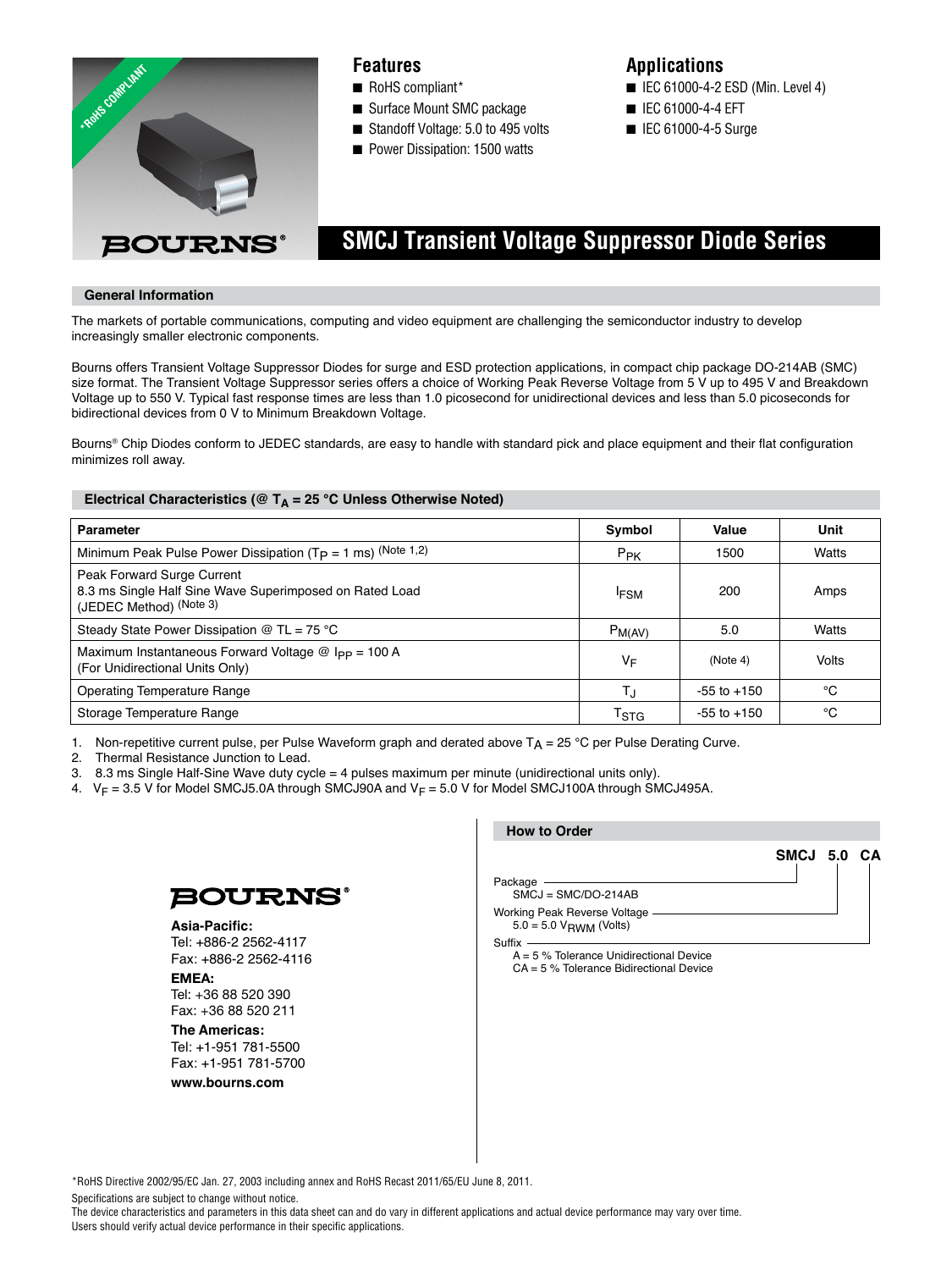#### **SMCJ Transient Voltage Suppressor Diode Series BOURNS®**

| <b>Unidirectional Device</b> |                        |                        | <b>Breakdown Voltage</b><br><b>Bidirectional Device</b><br>V <sub>BR</sub> (Volts) |              | Working<br>Peak<br>Reverse<br>Voltage | <b>Maximum</b><br>Reverse<br>Leakage<br>@ V <sub>RWM</sub> | <b>Maximum</b><br>Reverse<br>Voltage<br>$@$ $l$ RSM | <b>Maximum</b><br>Reverse<br>Surge<br>Current |                          |                    |
|------------------------------|------------------------|------------------------|------------------------------------------------------------------------------------|--------------|---------------------------------------|------------------------------------------------------------|-----------------------------------------------------|-----------------------------------------------|--------------------------|--------------------|
| Part<br><b>Number</b>        | Part<br><b>Marking</b> | Part<br>Number         | Part<br><b>Marking</b>                                                             | Min.         | Max.                                  | @I <sub>T</sub> (mA)                                       | VRWM<br>(Volts)                                     | $I_R(\mu A)$                                  | V <sub>RSM</sub> (Volts) | <b>IRSM (Amps)</b> |
| SMCJ5.0A                     | GDE                    | SMCJ5.0CA              | <b>BDE</b>                                                                         | 6.40         | 7.00                                  | 10                                                         | 5                                                   | 800                                           | 9.2                      | 163                |
| SMCJ6.0A                     | GDG                    | SMCJ6.0CA              | <b>BDG</b>                                                                         | 6.67         | 7.37                                  | 10                                                         | 6                                                   | 800                                           | 10.3                     | 145.7              |
| SMCJ6.5A                     | GDK                    | SMCJ6.5CA              | <b>BDK</b>                                                                         | 7.22         | 7.98                                  | 10                                                         | 6.5                                                 | 500                                           | 11.2                     | 134                |
| SMCJ7.0A                     | <b>GDM</b>             | SMCJ7.0CA              | <b>BDM</b>                                                                         | 7.78         | 8.60                                  | 10                                                         | 7                                                   | 200                                           | 12                       | 125                |
| SMCJ7.5A                     | GDP                    | SMCJ7.5CA              | <b>BDP</b>                                                                         | 8.33         | 9.21                                  | $\mathbf{1}$                                               | 7.5                                                 | 100                                           | 12.9                     | 116.3              |
| SMCJ8.0A                     | <b>GDR</b>             | SMCJ8.0CA              | <b>BDR</b>                                                                         | 8.89         | 9.83                                  | $\mathbf{1}$                                               | 8                                                   | 50                                            | 13.6                     | 110.3              |
| SMCJ8.5A                     | GDT                    | SMCJ8.5CA              | <b>BDT</b>                                                                         | 9.44         | 10.4                                  | $\mathbf{1}$                                               | 8.5                                                 | 20                                            | 14.4                     | 104.2              |
| SMCJ9.0A                     | GDV                    | SMCJ9.0CA              | <b>BDV</b>                                                                         | 10.0         | 11.1                                  | $\mathbf{1}$                                               | 9                                                   | 10                                            | 15.4                     | 97.4               |
| SMCJ10A                      | GDX                    | SMCJ10CA               | <b>BDX</b>                                                                         | 11.1         | 12.3                                  | 1                                                          | 10                                                  | 5                                             | 17                       | 88.3               |
| SMCJ11A                      | GDZ                    | SMCJ11CA               | <b>BDZ</b>                                                                         | 12.2         | 13.5                                  | $\mathbf{1}$                                               | 11                                                  | $\mathbf{1}$                                  | 18.2                     | 82.5               |
| SMCJ12A                      | <b>GEE</b>             | SMCJ12CA               | <b>BEE</b>                                                                         | 13.3         | 14.7                                  | $\mathbf{1}$                                               | 12                                                  | 1                                             | 19.9                     | 75.4               |
| SMCJ13A                      | <b>GEG</b>             | SMCJ13CA               | <b>BEG</b>                                                                         | 14.4         | 15.9                                  | 1                                                          | 13                                                  | $\mathbf{1}$                                  | 21.5                     | 69.8               |
| SMCJ14A                      | <b>GEK</b>             | SMCJ14CA               | <b>BEK</b>                                                                         | 15.6         | 17.2                                  | $\mathbf{1}$                                               | 14                                                  | $\mathbf{1}$                                  | 23.2                     | 64.7               |
| SMCJ15A                      | <b>GEM</b>             | SMCJ15CA               | <b>BEM</b>                                                                         | 16.7         | 18.5                                  | $\mathbf{1}$                                               | 15                                                  | $\mathbf{1}$                                  | 24.4                     | 61.5               |
| SMCJ16A                      | <b>GEP</b>             | SMCJ16CA               | <b>BEP</b>                                                                         | 17.8         | 19.7                                  | $\mathbf{1}$                                               | 16                                                  | 1                                             | 26                       | 57.7               |
| SMCJ17A                      | GER                    | SMCJ17CA               | <b>BER</b>                                                                         | 18.9         | 20.9                                  | $\mathbf{1}$                                               | 17                                                  | $\mathbf{1}$                                  | 27.6                     | 54.4               |
| SMCJ18A                      | <b>GET</b>             | SMCJ18CA               | <b>BET</b>                                                                         | 20.0         | 22.1                                  | 1                                                          | 18                                                  | 1                                             | 29.2                     | 51.4               |
| SMCJ20A                      | <b>GEV</b>             | SMCJ20CA               | <b>BEV</b>                                                                         | 22.2         | 24.5                                  | $\mathbf{1}$                                               | 20                                                  | $\mathbf{1}$                                  | 32.4                     | 46.3               |
| SMCJ22A                      | <b>GEX</b>             | SMCJ22CA               | <b>BEX</b>                                                                         | 24.4         | 26.9                                  | $\mathbf{1}$                                               | 22                                                  | $\mathbf{1}$                                  | 35.5                     | 42.3               |
| SMCJ24A                      | GEZ                    | SMCJ24CA               | <b>BEZ</b>                                                                         | 26.7         | 29.5                                  | 1                                                          | 24                                                  | $\mathbf{1}$                                  | 38.9                     | 38.6               |
| SMCJ26A                      | <b>GFE</b>             | SMCJ26CA               | <b>BFE</b>                                                                         | 28.9         | 31.9                                  | $\mathbf{1}$                                               | 26                                                  | $\mathbf{1}$                                  | 42.1                     | 35.7               |
| SMCJ28A                      | GFG                    | SMCJ28CA               | <b>BFG</b>                                                                         | 31.1         | 34.4                                  | $\mathbf{1}$                                               | 28                                                  | $\mathbf{1}$                                  | 45.4                     | 33.1               |
| SMCJ30A                      | <b>GFK</b>             | SMCJ30CA               | <b>BFK</b>                                                                         | 33.3         | 36.8                                  | 1                                                          | 30                                                  | 1                                             | 48.4                     | 31                 |
| SMCJ33A                      | <b>GFM</b>             | SMCJ33CA               | <b>BFM</b>                                                                         | 36.7         | 40.6                                  | $\mathbf{1}$                                               | 33                                                  | 1                                             | 53.3                     | 28.1               |
| SMCJ36A                      | GFP                    | SMCJ36CA               | <b>BFP</b>                                                                         | 40           | 44.2                                  | 1                                                          | 36                                                  | $\mathbf{1}$                                  | 58.1                     | 25.9               |
| SMCJ40A                      | GFR                    | SMCJ40CA               | <b>BFR</b>                                                                         | 44.4         | 49.1                                  | $\mathbf{1}$                                               | 40                                                  | $\mathbf{1}$                                  | 64.5                     | 23.3               |
| SMCJ43A                      | <b>GFT</b>             | SMCJ43CA               | <b>BFT</b>                                                                         | 47.8         | 52.8                                  | $\mathbf{1}$                                               | 43                                                  | 1                                             | 69.4                     | 21.7               |
| SMCJ45A                      | GFV                    | SMCJ45CA               | <b>BFV</b>                                                                         | 50           | 55.3                                  | 1                                                          | 45                                                  | 1                                             | 72.7                     | 20.6               |
| SMCJ48A                      | <b>GFX</b>             | SMCJ48CA               | <b>BFX</b>                                                                         | 53.3         | 58.9                                  | $\mathbf{1}$                                               | 48                                                  | $\mathbf{1}$                                  | 77.4                     | 19.4               |
| SMCJ51A                      | GFZ                    | SMCJ51CA               | <b>BFZ</b>                                                                         | 56.7         | 62.7                                  | $\mathbf{1}$                                               | 51                                                  | $\mathbf{1}$                                  | 82.4                     | 18.2               |
| SMCJ54A                      | GGE                    | SMCJ54CA               | <b>BGE</b>                                                                         | 60           | 66.3                                  | $\mathbf{1}$                                               | 54                                                  | $\mathbf{1}$                                  | 87.1                     | 17.3               |
| SMCJ58A                      | GGG                    | SMCJ58CA               | <b>BGG</b>                                                                         | 64.4         | 71.2                                  | $\mathbf{1}$                                               | 58                                                  | 1                                             | 93.6                     | 16.1               |
| SMCJ60A                      | GGK                    | SMCJ60CA               | <b>BGK</b>                                                                         | 66.7         | 73.7                                  | 1                                                          | 60                                                  | $\mathbf{1}$<br>$\overline{1}$                | 96.8                     | 15.5               |
| SMCJ64A<br>SMCJ70A           | GGM<br>GGP             | SMCJ64CA               | <b>BGM</b><br><b>BGP</b>                                                           | 71.1<br>77.8 | 78.6<br>86.0                          | $\mathbf{1}$<br>$\mathbf{1}$                               | 64<br>70                                            | $\mathbf{1}$                                  | 103<br>113               | 14.6<br>13.3       |
|                              | GGR                    | SMCJ70CA               | <b>BGR</b>                                                                         | 83.3         | 92.1                                  | $\mathbf{1}$                                               | 75                                                  | $\mathbf{1}$                                  | 121                      | 12.4               |
| SMCJ75A                      | GGT                    | SMCJ75CA               | <b>BGT</b>                                                                         |              | 95.8                                  | $\mathbf{1}$                                               |                                                     | $\mathbf{1}$                                  |                          |                    |
| SMCJ78A<br>SMCJ85A           | GGV                    | SMCJ78CA<br>SMCJ85CA   | <b>BGV</b>                                                                         | 86.7<br>94.4 | 104                                   | $\mathbf{1}$                                               | 78<br>85                                            | $\mathbf{1}$                                  | 126<br>137               | 11.9<br>11         |
| SMCJ90A                      | GGX                    | SMCJ90CA               | <b>BGX</b>                                                                         | 100          | 111                                   | 1                                                          | 90                                                  | $\mathbf{1}$                                  | 146                      | 10.3               |
| SMCJ100A                     | GGZ                    |                        | <b>BGZ</b>                                                                         | 111          | 123                                   | $\mathbf{1}$                                               | 100                                                 | 1                                             | 162                      | 9.3                |
| SMCJ110A                     | GHE                    | SMCJ100CA<br>SMCJ110CA | <b>BHE</b>                                                                         | 122          | 135                                   | 1                                                          | 110                                                 | $\mathbf{1}$                                  | 177                      | 8.4                |
| SMCJ120A                     | GHG                    | SMCJ120CA              | <b>BHG</b>                                                                         | 133          | 147                                   | $\mathbf{1}$                                               | 120                                                 | $\mathbf{1}$                                  | 193                      | 7.9                |
| SMCJ130A                     | GHK                    | SMCJ130CA              | <b>BHK</b>                                                                         | 144          | 159                                   | $\mathbf{1}$                                               | 130                                                 | $\mathbf{1}$                                  | 209                      | 7.2                |
| SMCJ150A                     | <b>GHM</b>             | SMCJ150CA              | <b>BHM</b>                                                                         | 167          | 185                                   | 1                                                          | 150                                                 | $\mathbf{1}$                                  | 243                      | 6.2                |
| SMCJ160A                     | GHP                    | SMCJ160CA              | <b>BHP</b>                                                                         | 178          | 197                                   | $\mathbf{1}$                                               | 160                                                 | 1                                             | 259                      | 5.8                |
| SMCJ170A                     | GHR                    | SMCJ170CA              | <b>BHR</b>                                                                         | 189          | 209                                   | 1                                                          | 170                                                 | $\mathbf{1}$                                  | 275                      | 5.5                |
| SMCJ408A                     | 408A                   | SMCJ408CA              | 408CA                                                                              | 456          | 504                                   | $\mathbf{1}$                                               | 408                                                 | $\mathbf{1}$                                  | 658                      | 2.3                |
| SMCJ495A                     | 495A                   | SMCJ495CA              | 495CA                                                                              | 522.5        | 577.5                                 | 1                                                          | 495                                                 | 1                                             | 760                      | 2.0                |
|                              |                        |                        |                                                                                    |              |                                       |                                                            |                                                     |                                               |                          |                    |

## Electrical Characteristics (@ T<sub>A</sub> = 25 °C Unless Otherwise Noted)

Notes:<br>1. Suffix 'A' denotes a 5 % tolerance unidirectional device.

3. For bidirectional devices with a  $V_R$  of 10 volts or less, the I<sub>R</sub> limit is double.

2. Suffix 'CA' denotes a 5 % tolerance bidirectional device.

Specifications are subject to change without notice.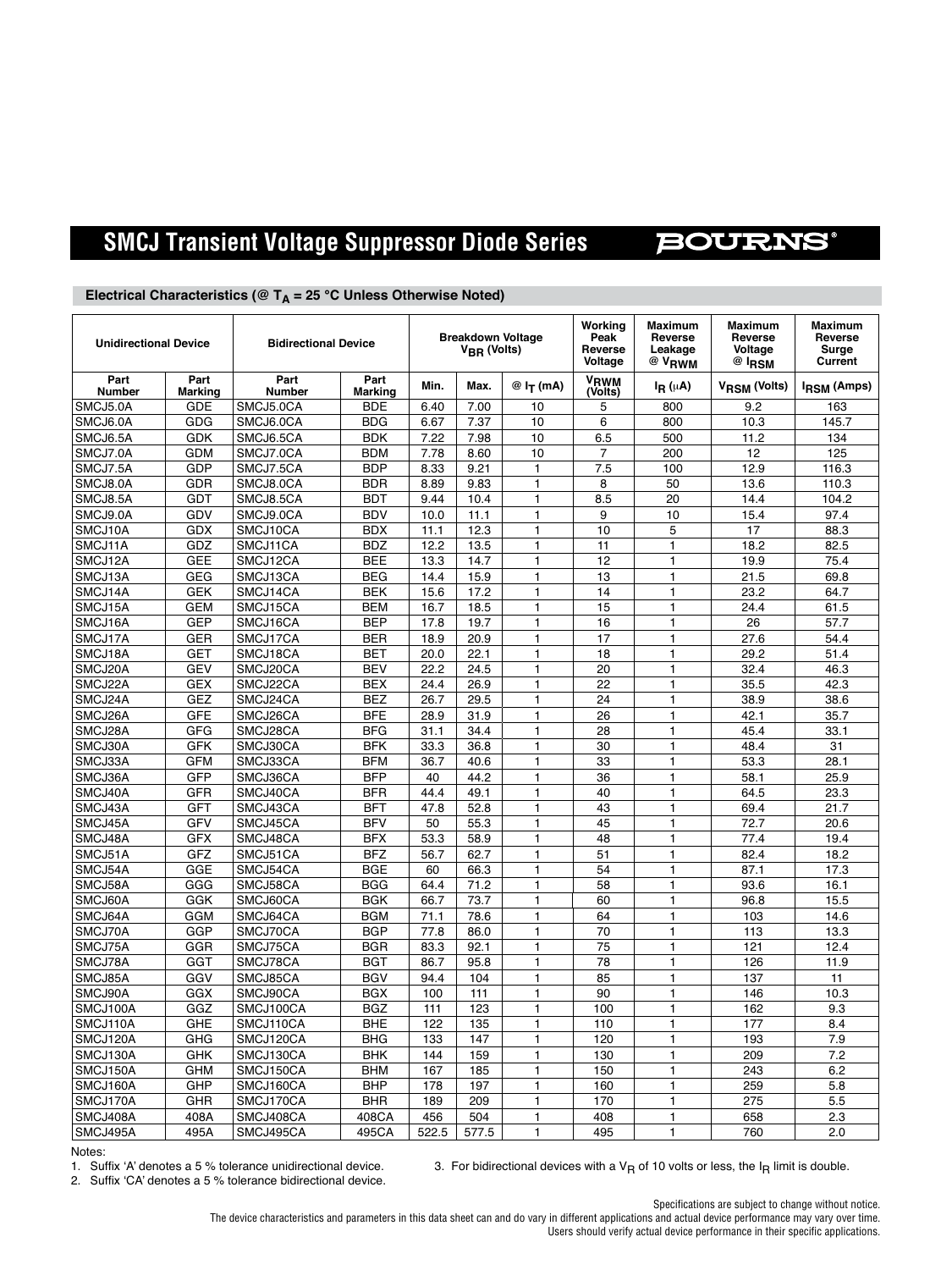# **SMCJ Transient Voltage Suppressor Diode Series**

# **BOURNS®**





| <b>Dimension</b> | <b>SMC (DO-214AB)</b> |
|------------------|-----------------------|
| А                | $6.60 - 7.11$         |
|                  | $(0.260 - 0.280)$     |
| в                | $5.59 - 6.22$         |
|                  | $(0.220 - 0.245)$     |
| C                | $2.90 - 3.20$         |
|                  | $(0.115 - 0.125)$     |
| D                | $0.15 - 0.31$         |
|                  | $(0.006 - 0.112)$     |
| F                | $7.75 - 8.13$         |
|                  | $(0.305 - 0.320)$     |
| F                | $0.05 - 0.202$        |
|                  | $(0.002 - 0.008)$     |
| G                | $2.01 - 2.62$         |
|                  | $(0.080 - 0.103)$     |
| н                | $0.76 - 1.52$         |
|                  | (0.030 - 0.060)       |

DIMENSIONS:  $\frac{MM}{(INCHES)}$ 

## **Recommended Footprint**





| <b>Dimension</b> | <b>SMC (DO-214AB)</b> |
|------------------|-----------------------|
| $A$ (Max.)       | 4.69                  |
|                  | (0.185)               |
| B (Min.)         | 3.07                  |
|                  | (0.121)               |
| C (Min.)         | 1.52                  |
|                  | (0.060)               |

DIMENSIONS: MM (INCHES)

## **Physical Specifications**

| No cathode band indicates bidirectional device |  |
|------------------------------------------------|--|
|                                                |  |

Specifications are subject to change without notice.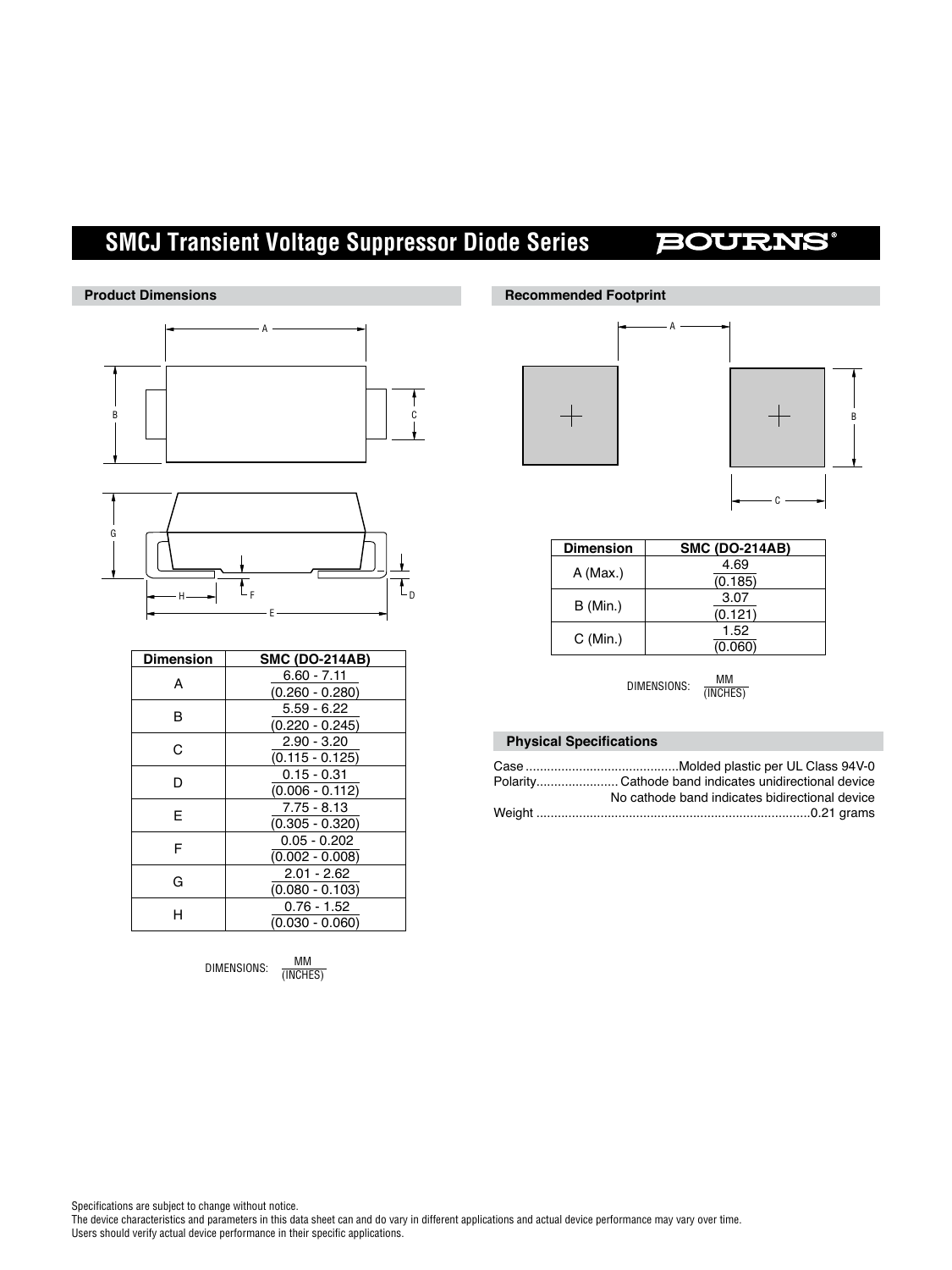# **SMCJ Transient Voltage Suppressor Diode Series**

## **BOURNS**

### **Rating & Characteristic Curves**







**Pulse Derating Curve Maximum Non-Repetitive Surge Current**



## **Pulse Waveform Typical Junction Capacitance**



#### **Pulse Rating Curve Steady State Power Derating Curve Steady State Power Derating Curve**



Specifications are subject to change without notice.